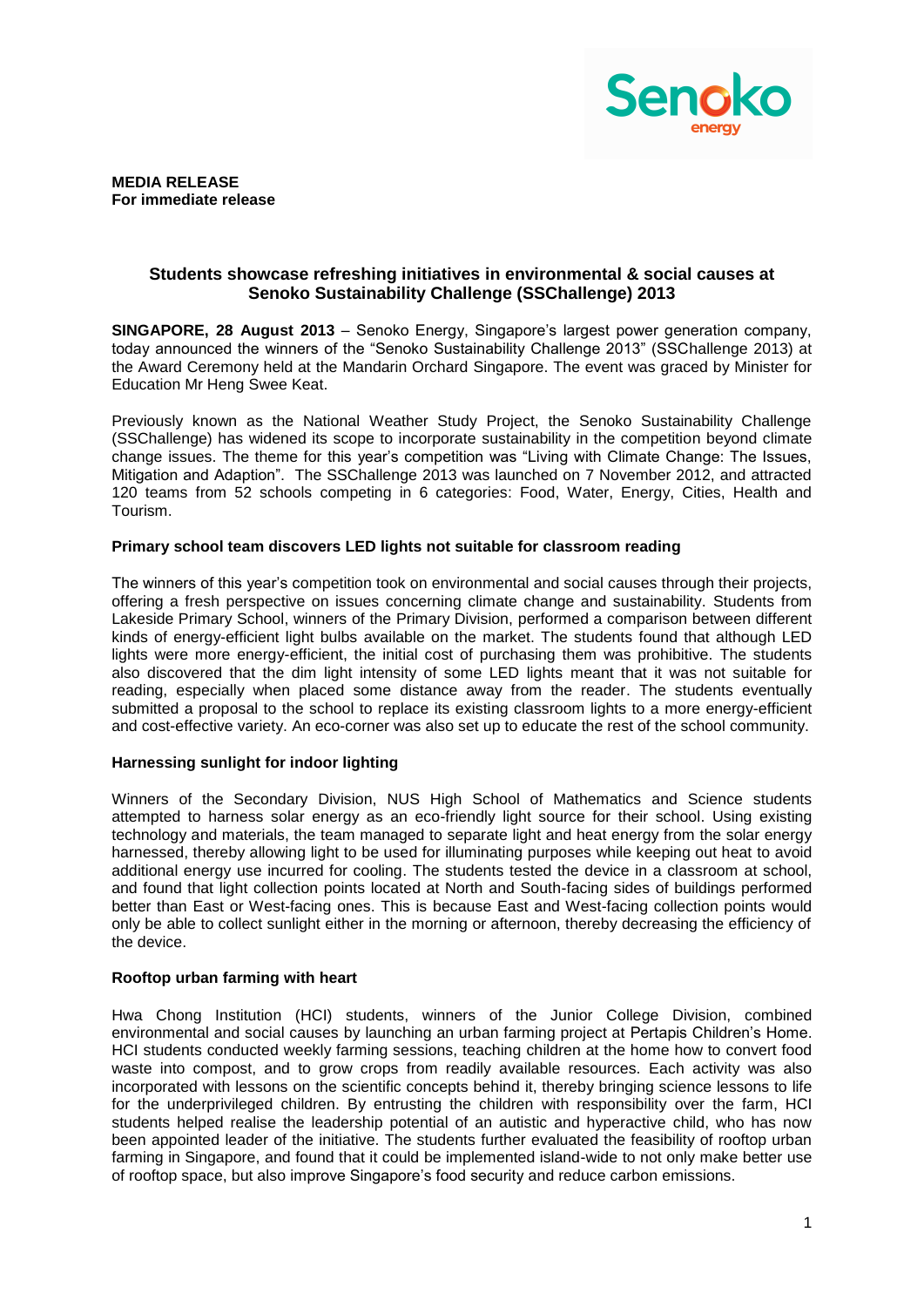

#### **Students' efforts commended**

Professor Leo Tan, Principal Chairman of the SSChallenge Advisory Committee, commended the students for their efforts: "We are heartened by the quality of projects submitted for the SSChallenge. The students have addressed many of the most pertinent concerns relating to climate change and the environment, while at the same time offering feasible solutions that touch on various other areas of interest such as economic efficiency and social causes. The students also exhibited their ability to combine what they have learnt across various subjects and realised cross- disciplinary thinking in addressing real-life issues. We hope that this has been an exciting and educational journey for them, and that they will become our green warriors of tomorrow."

Mr Hajime Tsuda, Chairman of Senoko Energy, said: "We see climate change as a global phenomenon that is affecting our daily lives. Increasing awareness is the first step to address this issue. We hope the SSChallenge has encouraged our young to do just that. We are honoured that the four government agencies share our view and are supporting our commitment to this initiative. Senoko Energy is committed to the future of our environment, and the SSChallenge 2013 is one of the initiatives by which we seek to promote greater awareness about the challenges to our environment. Senoko Energy continues to devote resources to developing greener and more environmentally-friendly energy sources for the future."

The SSChallenge 2013 is a community initiative that aims to increase awareness among Singapore students about the importance of climate change and sustainability in our daily lives and the environment we live in. This initiative has the support of the Ministry of Education (MOE); National Environment Agency (NEA); the National Climate Change Secretariat (NCCS); the Public Utilities Board, the national water agency (PUB); the Building & Construction Authority; and the Singapore Science Centre. Please refer to the appendix for the list of winners.

**- END -**

### **About Senoko Energy Pte Ltd (SEPL)**

Senoko Energy is the largest power generation company in Singapore, having an installed capacity of 3,300 megawatts (MW) and providing more than a quarter of the nation's electricity needs. Senoko Energy was the first power generation company in Singapore to import clean natural gas for power generation in 1992, to launch a combined cycle plant in 1996 and to be certified the ISO 9000 in 1998, OHSAS 18001 in 2003 and ISO 14001 in 2004.

Senoko Energy is owned by an international consortium comprising Marubeni Corporation (30%), GDF SUEZ S.A. (30%), The Kansai Electric Power Co., Inc. (15%), Kyushu Electric Power Co., Inc. (15%) and Japan Bank for International Cooperation (10%).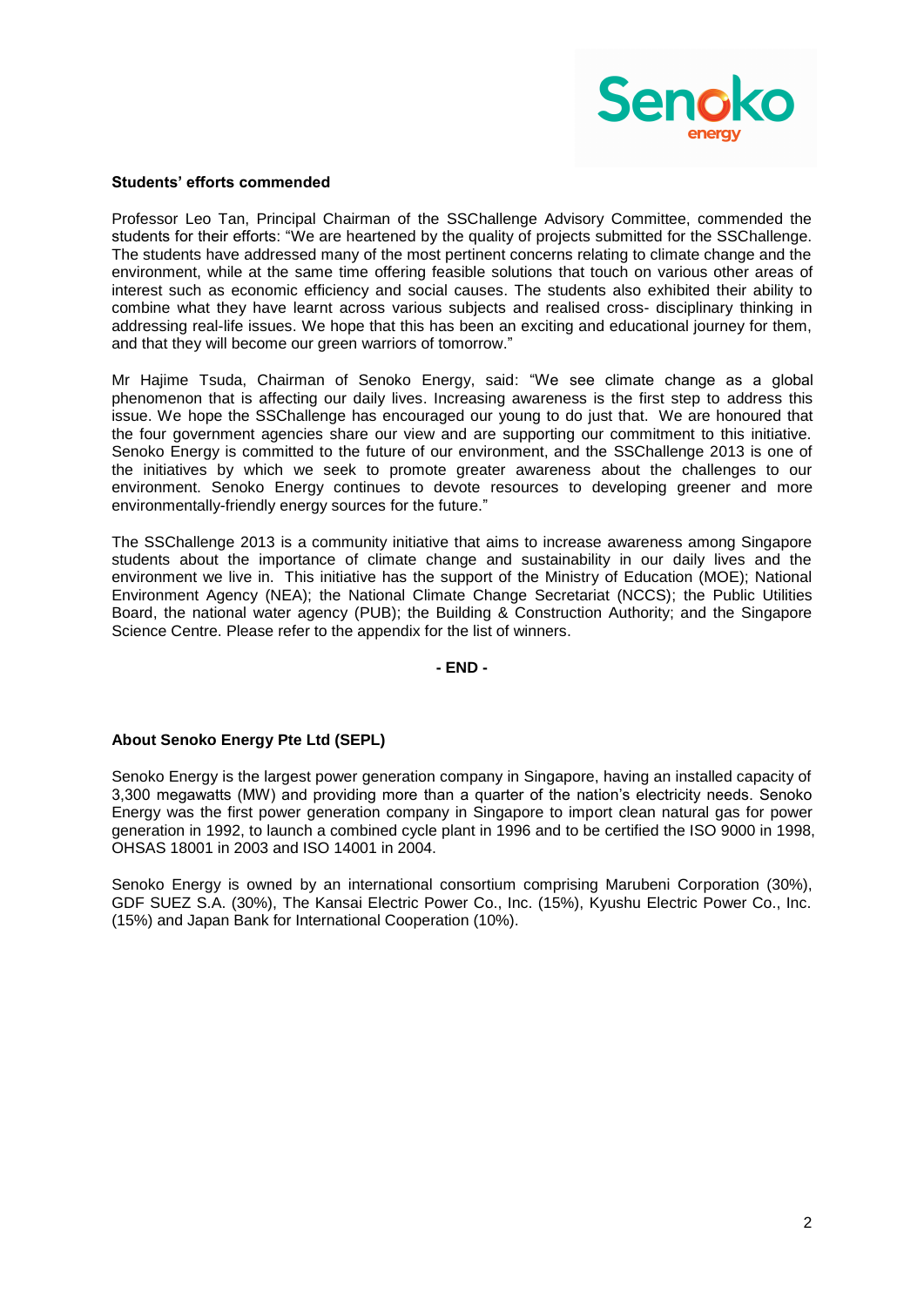

# **Appendix**

Winners received cash prizes as follows:

|                         | <b>Primary</b> | <b>Secondary</b> | <b>Junior College</b> |
|-------------------------|----------------|------------------|-----------------------|
| <b>Winner</b>           | \$3,000        | \$5,000          | \$5,000               |
| <b>First Runner-Up</b>  | \$2,000        | \$3,000          | \$3,000               |
| <b>Second Runner-Up</b> | \$1,000        | \$2,000          | \$2,000               |
| <b>Merit</b>            | \$500          | \$800            | \$800                 |

The winners of the SSChallenge 2013 are:

# **PRIMARY DIVISION**

| <b>Prize</b>              | <b>School</b>                    | <b>Project Title</b>                          |
|---------------------------|----------------------------------|-----------------------------------------------|
| Winner                    | Lakeside Primary School          | Lord of Lightings                             |
| 1 <sup>st</sup> Runner Up | East View Primary School         | A Gift From Heaven                            |
| 2 <sup>nd</sup> Runner-Up | Chongfu School                   | Munching Right                                |
| Merit                     | <b>Bukit View Primary School</b> | <b>Energy Efficient Electrical Appliances</b> |
| Merit                     | East View Primary School         | Saving Power Saving Earth                     |

### **SECONDARY DIVISION**

| <b>Prize</b>              | <b>School</b>                                             | <b>Project Title</b>                                                                   |
|---------------------------|-----------------------------------------------------------|----------------------------------------------------------------------------------------|
| Winner                    | NUS High School of Mathematics and<br>Science (Secondary) | Daylighting                                                                            |
| 1 <sup>st</sup> Runner Up | Anglican High School                                      | Vertical Farming in School for the Cultivation of<br>Leafy Vegetables                  |
| $2nd$ Runner-Up           | Raffles Girls' School                                     | <b>Hotel Tierra</b>                                                                    |
| Merit                     | Commonwealth Secondary School                             | Food & War: A Study of Sustainable<br>Agricultural Practices in Singapore              |
| Merit                     | Nanyang Girls' High School                                | of the Correlation<br>Study<br>A<br>between<br>McDonald's Singapore and Climate Change |
| Merit                     | Raffles Girls' School                                     | Eco-Isle                                                                               |